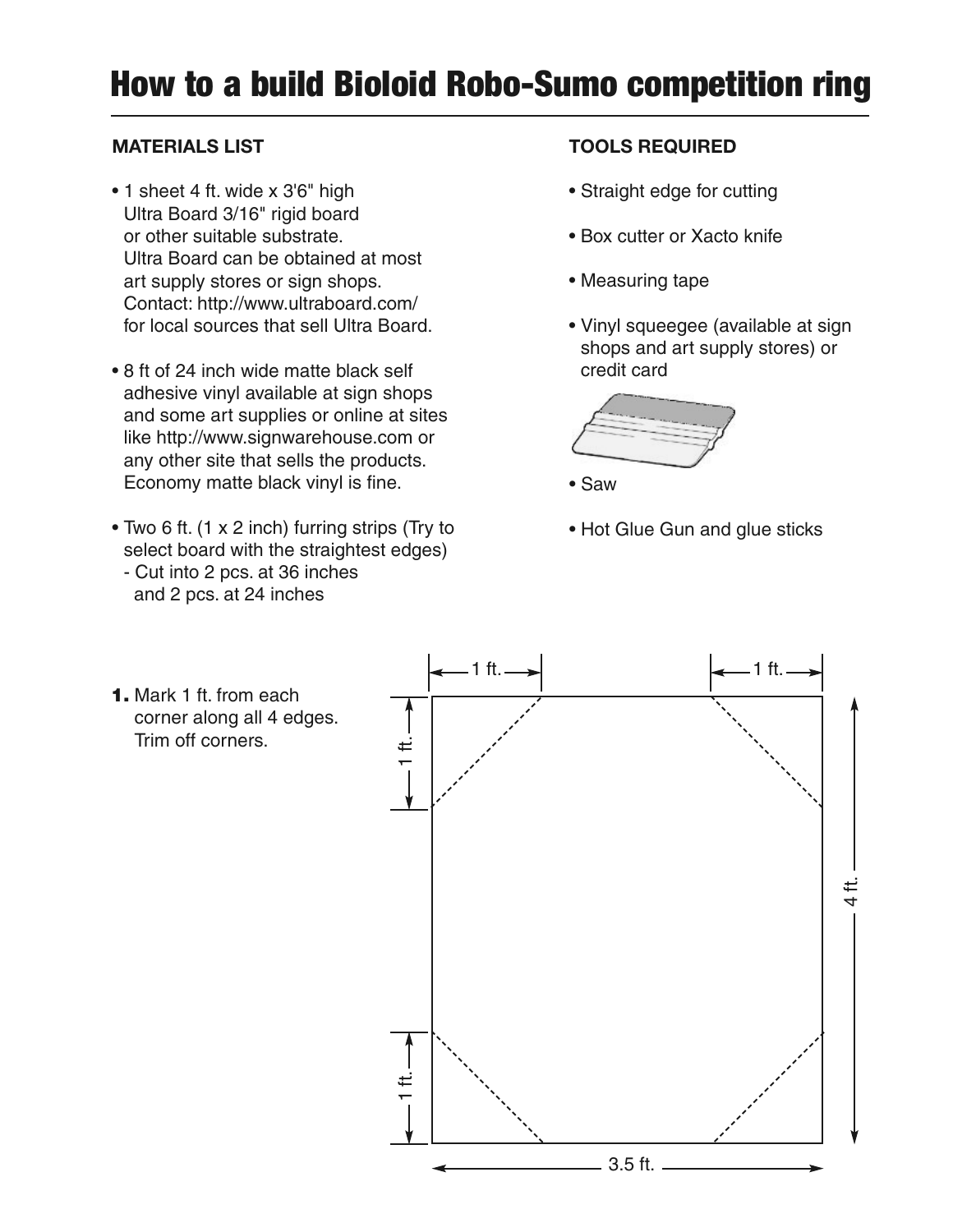



**3.** Cut vinyl into 8 inch x 2ft. strips.

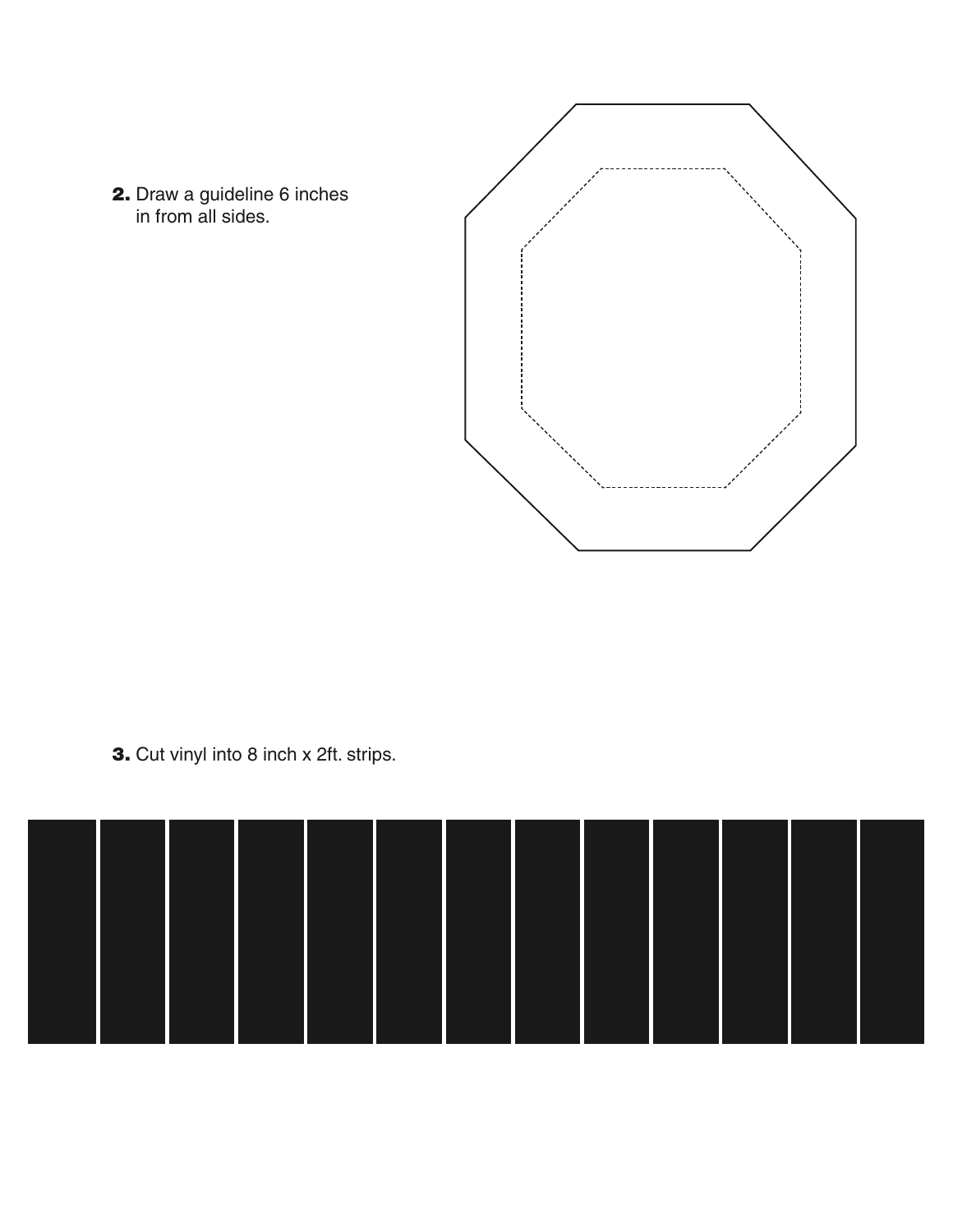**4.** Peel backing from vinyl and carefully place along edges following the pencil guideline.

You may want someone to help hold the vinyl up to keep it from sticking before you have it positioned.

Then using a squeegee or credit card, apply even pressure, beginning at center and working outward to each edge to eliminate air pockets. Any air pockets may be pierced with a pin and smoothed. There are many Youtube videos available that show this vinyl application.

Trim as needed, then fold vinyl over edges onto bottom.





**5.** Repeat on all sides, overlapping vinyl.